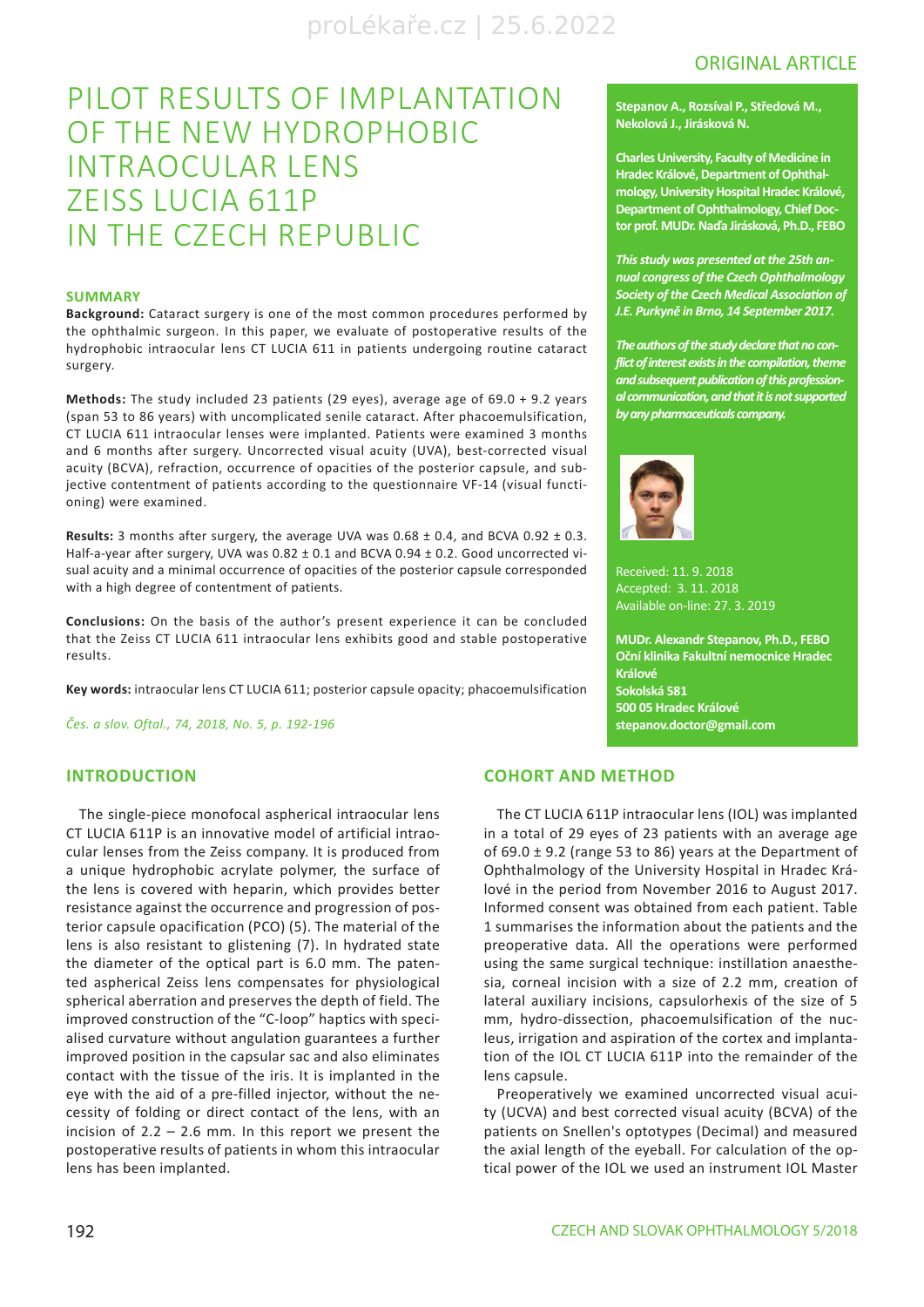700 Carl Zeiss Meditec AG, we examined the patients on a slit lamp.

Postoperatively the patients were examined 3 months and 6 months after surgery. At these follow-up examinations we observed refraction, UCVA, BCVA, incidence of PCO on a scale of 1 to 4, and we also evaluated subjective patient satisfaction according to the questionnaire VF-14 (visual functioning) (9). The patients were also asked about postoperative visual phenomena (e.g. halo, starburst, vision with ghosting, decrease of contrast sensitivity). Postoperatively we also evaluated the reaction in the anterior chamber, centration of the intraocular lens and other postoperative complications.

For a statistical analysis of the preoperative and postoperative data, we used SPSS Windows software (version 18.0). A Kolmogorov-Smirnov test was conducted for normality, a pair t-test for comparison of the parameters between the preoperative and postoperative examinations, a P value of 0.05 or less was considered statistically significant.

### **RESULTS**

A total of 23 patients (29 eyes) completed the observation period, of which 16 were eyes of women and 13 of men. No complications were recorded either perioperatively or postoperatively. Table 2 summarises the preoperative and postoperative refractive data, UCVA, BCVA (Decimal) and the incidence of posterior capsule opacities (PCO). Before surgery BCVA was 0.49 ± 0.2, 3 months after surgery BCVA had improved to 0.92 ± 0.3 ( $p = 0.0475$ ) and 6 months after surgery it was  $0.94 \pm 0.2$ (p = 0.0063). Postoperative BCVA was 0.8 or better in 27 eyes (93%) and 1.0 or better in 16 eyes (55%). Refraction was evaluated preoperatively, in which the average value of spherical correction was -3.05 ± 4.43 D, range -15.25 to +6.75. 3 months after surgery the average value of spherical correction was  $0.4 \pm 0.8$  D, range -1.25 to +1.5. 6 months after surgery this value was  $0.3 \pm 1.1$  D, range -1.75 to +1.75. The median value of incidence of posterior capsule opacities of CT LUCIA 611P 3 months after surgery was  $0.05 \pm 0.2$ , 6 months after surgery 0.11 ± 0.2, which documents entirely minimal incidence of PCO. Centration of the IOL in the capsule was correct in all eyes. Optical or visual phenomena did not cause the patients any difficulties. The results of subjective patient satisfaction are presented in table 3 (questionnaire VF-14). All the surgeons evaluated the ease of implantation of the IOL with the aid of a pre-filled injector as very safe and easy

# **DISCUSSION**

The progression of PCO is a long-term complication, which in the 1970s and 80s led to a deterioration of visual acuity requiring a further surgical procedure in 50 to 100% of the patients within 5 years after cataract surgery. The high prevalence of secondary cataract, the financiTable 1. Patients and preoperative data

| <b>Characteristic</b>                                                        | <b>Value</b>                         |
|------------------------------------------------------------------------------|--------------------------------------|
| Patients (number)                                                            | 23                                   |
| Eyes (number)                                                                | 29                                   |
| Age (years)<br>Average ± SD<br>Range                                         | $69.0 \pm 9.2$<br>53,86              |
| Sex, number (%)<br>Male<br><b>Female</b>                                     | 10(43,5)<br>13(56,5)                 |
| Preoperative refractive sphere (D)<br>Average ± SD<br>Range                  | $-3,05 \pm 4,43$<br>$-15,25 + 6,75$  |
| Average of preoperative keratometry<br>(D)<br>$±$ SD<br>K1<br>K <sub>2</sub> | $42.78 \pm 0.92$<br>$44,67 \pm 2.31$ |
| Axial length of eye (mm)<br>Average ± SD<br>Range                            | $23,31 \pm 0,84$<br>18,02 24,37      |
| Average values of IOL (D) $\pm$ SD<br><b>Sphere</b>                          | $19,30 \pm 3,5$                      |

*IOL = intraocular lens*

al costs for its solution and the potential complications were and are the reason for the high level of interest in its prevention among ophthalmologists. In the 1990s, with research into the etiopathogenesis of secondary cataract and the introduction of the first preventive measures, the incidence of secondary cataract within five years of surgery was reduced to approximately 20-30% (10). At the beginning of the 3rd millennium, the incidence of PCO within 5 years of primary surgery had been reduced to values around 10%.

The incidence of PCO is influenced by several factors, some of which we can influence and others not. Those factors which are difficult to influence include race, age and other ocular pathologies. The factors which we can influence include the surgical technique and the properties of the IOL (size, shape and edge of the optical part, shape of the haptic part and last but not least also the material from which the intraocular lens is produced) (1-3, 8, 9). The first and longest-known group is hard (inflexible) materials, for the production of which polymethylmethacrylate is used. With regard to the fact that hard lenses produced from PMMA cannot be folded, a wide incision is required for their implantation. Another group is soft materials and expandable materials, which following implantation increase their volume as a result of hydration. We divide soft materials into silicone elastomers and acrylate/methacrylate polymers, and further divide these according to their water content into hydrophilic and hydrophobic. The main advantages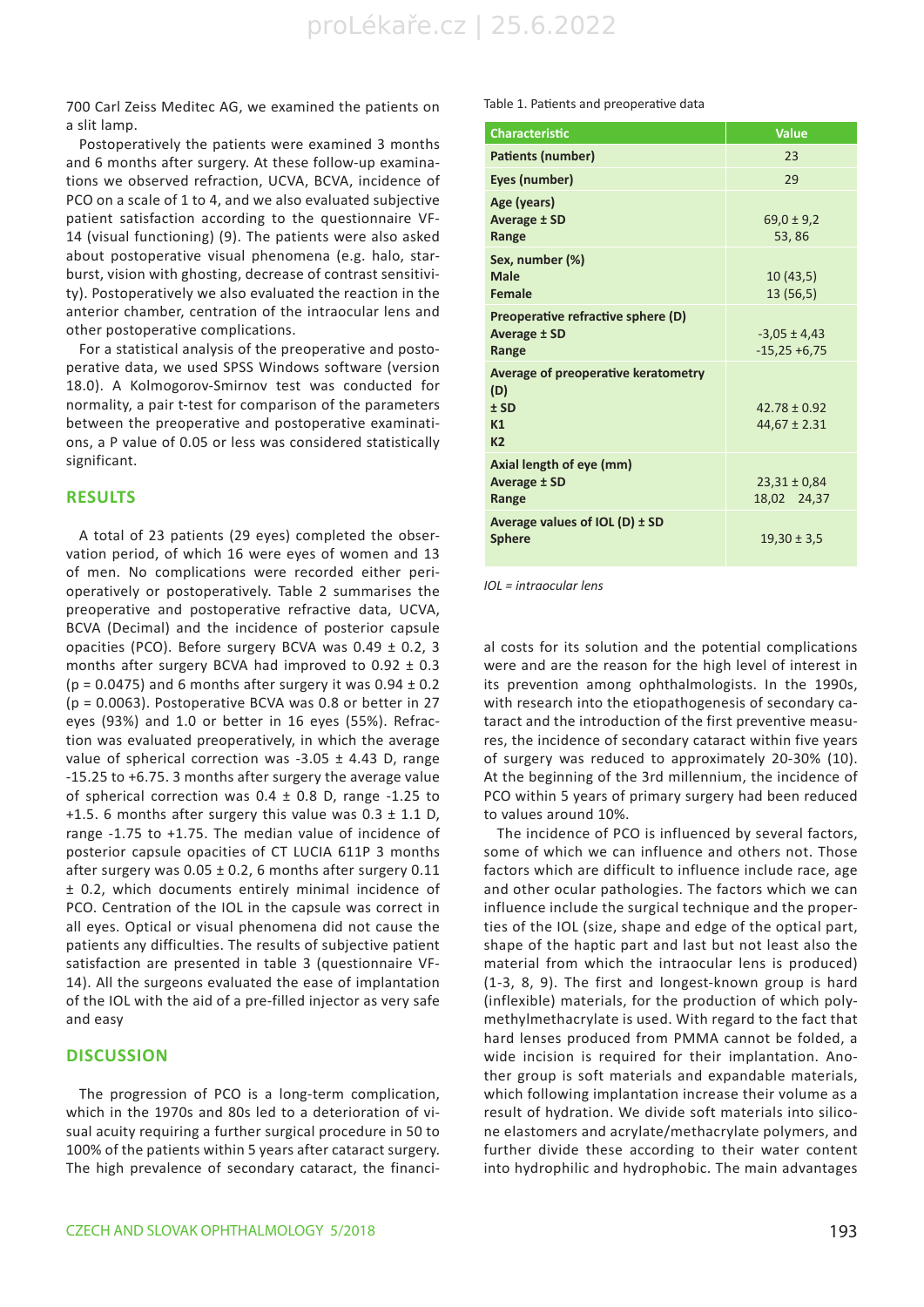| <b>Characteristic</b>                                           | Preoperative                        | 3 M after surgery               | P                        | 6 M after surgery                | P                        |
|-----------------------------------------------------------------|-------------------------------------|---------------------------------|--------------------------|----------------------------------|--------------------------|
| Average UCVA<br>$(Decimal) \pm SD$<br>Range                     | $0,23 \pm 0,2$<br>0,02 to 0,67      | $0.68 \pm 0.4$<br>$0,2$ to 1,2  | $0,0432*$                | $0.82 \pm 0.1$<br>$0.3$ to $1.2$ | $0,0413*$                |
| <b>Average BCVA</b><br>$(Decimal) \pm SD$<br>Range              | $0,49 \pm 0,2$<br>$0.04$ to $1.0$   | $0.92 \pm 0.3$<br>$0,6$ to 1,2  | $0,0475*$                | $0.94 \pm 0.2$<br>$0,6$ to 1,2   | $0,0063*$                |
| Average of refractive<br>sphere $(D) \pm SD$<br>Range           | $-3,05 \pm 4,4$<br>$-15,25$ to 6,75 | $0,4 \pm 0,8$<br>$-1,25$ to 1,5 | $\overline{\phantom{0}}$ | $0,3 \pm 1,1$<br>$-1,75$ to 1,75 | $\overline{\phantom{0}}$ |
| Incidence of posterior<br>capsule opacities<br>$(value) \pm SD$ | $\overline{\phantom{a}}$            | $0.05 \pm 0.2$                  |                          | $0,11 \pm 0.2$                   |                          |

#### Table 2. Preoperative and postoperative values of visual acuity and refraction

*\* P value signals statistically significant difference at 5% level of significance*

*UCVA = uncorrected visual acuity*

*BCVA = best corrected visual acuity*

*SD = standard deviation*

of hydrophilic IOLs include easy handling, quick return of the folded lens to its original shape, lesser susceptibility to damage and the possibility of implantation via micro- -incision. Hydrophobic acrylate material forms bioactive bonds with fibronectin, an extracellular protein, which results in the generation of a "sandwich structure" (4). Such a connection improves the rotation stability of the intraocular lens, reduces the incidence of posterior capsule opacification and provides adequate resistance against contraction of the capsular casing. The use of acrylate as a material for the production of intraocular lenses began relatively recently. It was approved by the Food and Drug Administration in December 1994, and after 1998 acrylate became the material of first choice among operating surgeons (11).

In their shape, artificial lenses attempt to approximate a crystalline lens, and are therefore mostly of a biconvex shape. A biconvex shape guarantees good optical properties and easier adherence to the posterior capsule of the lens, thus reducing the risk of occurrence and progression of PCO. The anterior and posterior surface of the biconvex optical parts may have either a rounded contact or may be of a "square-edge" design. It has been demonstrated that square-edge lenses prevent the migration of epithelial cells and thereby reduce the risk of occurrence of PCO, regardless of the material from which the lens is produced (6). The edge of the evaluated lens CT LUCIA 611P has a 360° "square-edge" design, in addition to which the surface of the IOL is covered with heparin, which prevents the occurrence and progression of PCO and provides better resistance against glistening (2, 7, 11). The value of the PCO index for the CT LUCIA 601P 6 months after surgery was  $0.11 \pm 0.2$ , which indicates an entirely minimal incidence of PCO.

The improved construction of the "C-loop" haptics, with special curvature without angulation, guarantees a further improved stabilisation and fixation of the lens





Fig. 1. Lens CT LUCIA 611P (Y) Fig. 2. Injector of lens CT LUCIA 611P (Y)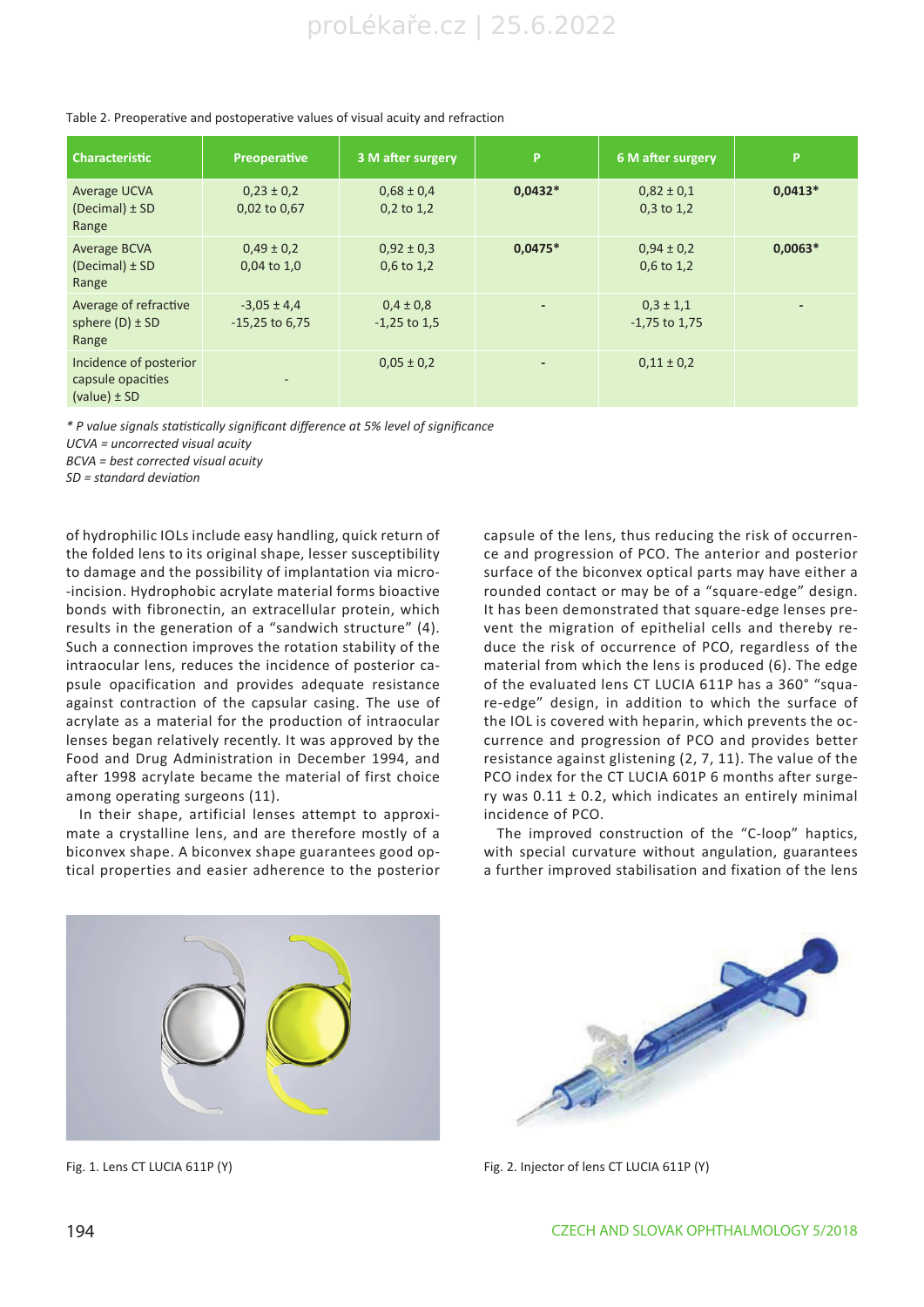# proLékaře.cz | 25.6.2022

| <b>Question / answer</b>                                                                                                                    | no | not very<br>difficult | medium difficult | very<br>difficult | unable       | does not<br>attempt |
|---------------------------------------------------------------------------------------------------------------------------------------------|----|-----------------------|------------------|-------------------|--------------|---------------------|
| Is it difficult for you, when wearing glasses, to read<br>small print on medicine bottles, in the telephone<br>directory or on food labels? | 15 | $\overline{2}$        | $\mathbf{1}$     | 3                 | $\mathbf{1}$ | $\mathbf{1}$        |
| Is it difficult for you, when wearing glasses, to read<br>books or magazines?                                                               | 21 | $\mathbf{1}$          | $\mathbf{1}$     |                   |              |                     |
| Is it difficult to you, when wearing glasses, to read<br>large letters in books or magazines, or numbers on a<br>telephone device?          | 23 |                       |                  |                   |              |                     |
| Is it difficult for you, when wearing glasses, to recog-<br>nise people in close proximity or who pass you?                                 | 21 | $\mathbf{1}$          |                  |                   |              | $\mathbf{1}$        |
| Is it difficult for you, when wearing glasses, to recog-<br>nise steps, individual stairs and edges of the pave-<br>ment?                   | 23 |                       |                  |                   |              |                     |
| Is it difficult for you, when wearing glasses, to distin-<br>guish and read traffic signs, street names or lettering<br>on shops?           | 21 |                       | $\mathbf{1}$     | $\mathbf{1}$      |              |                     |
| Is it difficult for you, when wearing glasses, to per-<br>form delicate manual work such as knitting, sewing,<br>woodwork etc.?             | 18 | $\overline{2}$        | $\overline{2}$   |                   |              | $\mathbf{1}$        |
| Is it difficult for you, when wearing glasses, to fill in<br>forms or write cheques?                                                        | 17 |                       |                  |                   |              | $\mathbf{1}$        |
| Is it difficult for you, when wearing glasses, to play<br>card games, dominoes?                                                             | 20 | $\mathbf{1}$          |                  |                   |              | $\overline{2}$      |
| Is it difficult for you, when wearing glasses, to play<br>sports, e.g. volleyball, tennis, table tennis?                                    | 16 | $\mathbf{1}$          | $\mathbf{1}$     |                   |              | 5                   |
| Is it difficult for you, when wearing glasses, to cook?                                                                                     | 22 |                       |                  |                   |              | $\mathbf{1}$        |
| Is it difficult for you, when wearing glasses, to watch<br>television?                                                                      | 23 |                       |                  |                   |              |                     |
| How difficult is it for you and your eyesight to drive a<br>vehicle during the day?                                                         | 14 | $\mathbf{1}$          |                  |                   | $\mathbf{1}$ | $\overline{7}$      |
| How difficult is it for you and your eyesight to drive a<br>vehicle during the night?                                                       | 13 |                       | $\mathbf{1}$     | $\mathbf{1}$      | $\mathbf{1}$ | $\overline{7}$      |

Table 3. Subjective patient satisfaction 6 months after implantation of IOL CT LUCIA 611P (questionnaire VF-14)

*According to Steinberger (9)*

in the sac. In our cohort also, we demonstrated good stability of the IOL in the capsule. The intraocular lens we observed has neutral asphericity, which eliminates the existing spherical aberration of the lens, compensates for physiological ocular asymmetry (Kappa angle), does not alter the physiological corneal aberration and preserves the depth of field. No complications were observed in connection with the use of new intraocular lenses. A wide range of dioptres are available from +4.0 to +30.0 D. The lens meets the strictest demands: total size 13 mm, the optical part has a diameter of 6 mm, aspherical patented optics Zeiss (fig. 1). A variant of the lens with "natural" yellow filter also exists, which preserves maximum contrast sensitivity and provides maximum protection of the macula – CT LUCIA 611PY (2). A large advantage of the CT LUCIA 611P lens is its packaging, in which the IOL is supplied with an injector (fig. 2), into which a cartridge with the IOL is inserted, and without any further handling and contact with the surface of the eye the IOL is implanted into the remainder of the capsule of the patient's own lens. An improved injector with a soft stop end (Figure 3) enables even easier implantation of IOL. This study is the first in the Czech Republic which describes the results of short-